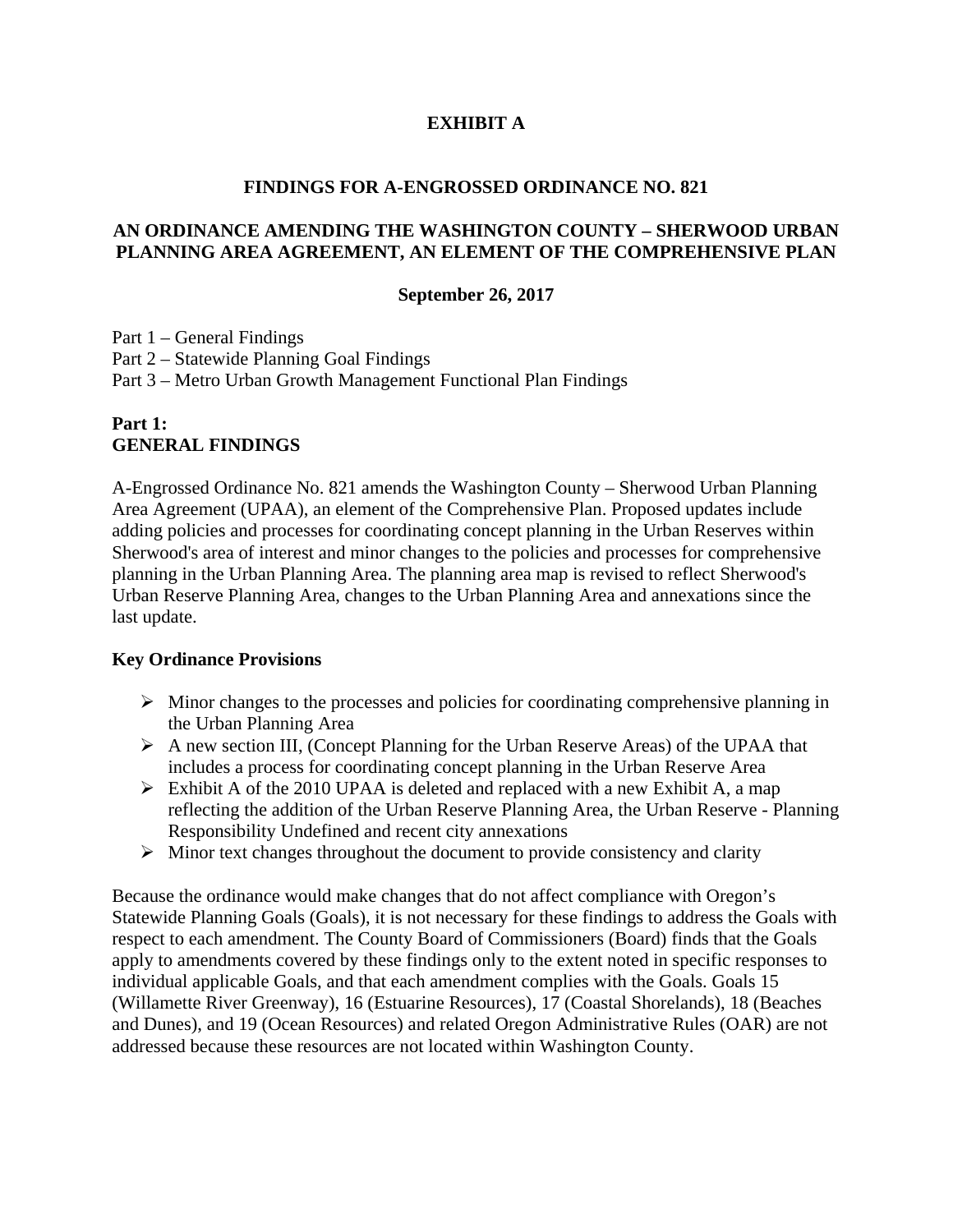The County is also required to make findings that the amendments are consistent with the requirements of Metro's Urban Growth Management Functional Plan (UGMFP). These findings are addressed in this document. Among others, Title 11 (Planning for New Urban Areas) of the UGMFP is specifically relevant for the planning of Regional Urban Growth Boundary (UGB) expansion and Urban Reserve areas. Specific findings for A-Engrossed Ordinance No. 821 relating to the UGMFP are found in Part 3 of this document.

# **Part 2: STATEWIDE PLANNING GOAL FINDINGS**

The purpose of the findings in this document is to demonstrate that A-Engrossed Ordinance No. 821 is consistent with Statewide Planning Goals (Goals), Oregon Revised Statutes (ORS), Oregon Administrative Rule (OAR) requirements, Metro's Urban Growth Management Functional Plan (UGMFP) and Washington County's Comprehensive Plan (Plan). The County's Plan was adopted to implement the aforementioned planning documents and was acknowledged by the State of Oregon. The County follows the post-acknowledgement plan amendment (PAPA) process to update the Plan with new state and regional regulations as necessary and relies in part upon these prior state review processes to demonstrate compliance with all necessary requirements. No goal compliance issues were raised in the hearing proceedings described below. In addition, none of the proposed changes to the map and text of the UPAA, implicate a goal compliance issue. The following precautionary findings are provided to demonstrate ongoing compliance.

## **Goal 1 - Citizen Involvement**

Goal 1 addresses Citizen Involvement by requiring the implementation of a comprehensive program to stimulate citizen participation in the planning process. Washington County has an acknowledged citizen involvement program that provides a range of opportunities for citizens and other interested parties to participate in all phases of the planning process. In addition, Chapter X of the County's Charter sets forth specific requirements for citizen involvement during review and adoption of land use ordinances. Washington County has followed these requirements for the adoption of A-Engrossed Ordinance No. 821.

# **Goal 2 - Land Use Planning**

Goal 2 addresses Land Use Planning by requiring an adequate factual base to support a decision as well as coordination with affected governmental entities. Washington County has an acknowledged land use planning process that provides for the review and update of the various elements of the Plan, which includes documents such as the Rural/Natural Resource Plan, Comprehensive Framework Plan for the Urban Area (CFP), Urban Planning Area Agreements, Community Plans, Community Development Code (CDC), and Transportation System Plan (TSP). Washington County utilized this process to adopt A-Engrossed Ordinance No. 821.

Notice was coordinated with all affected governmental entities. The city of Sherwood provided a letter of support for adoption of this ordinance. No other comments were received.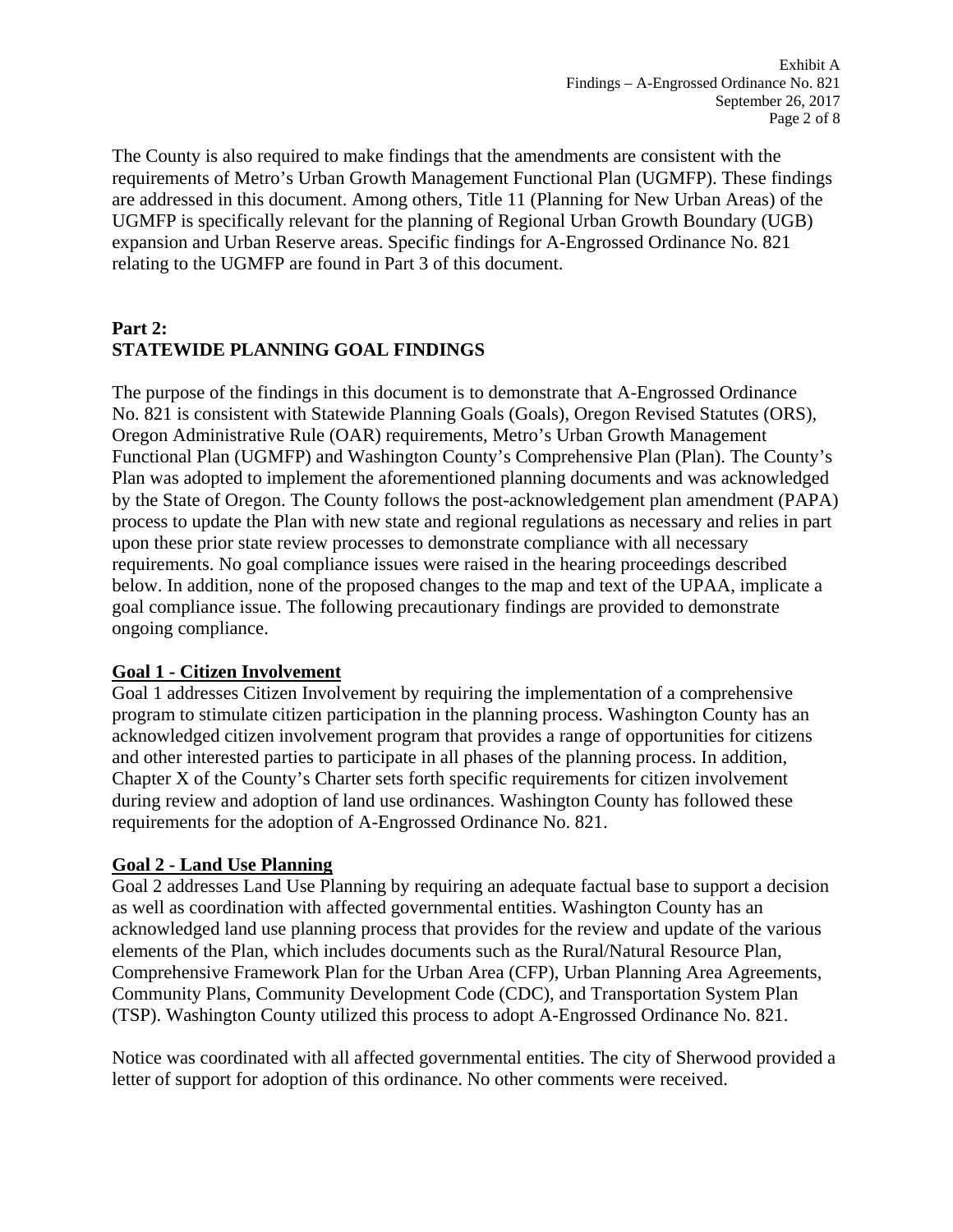Goal 2 requires that governmental plans related to land use must be consistent with adopted County and city comprehensive plans and regional plans adopted under ORS Chapter 197. Urban Planning Area Agreements, as elements of the County's Comprehensive Plan, address how cities within the County will coordinate comprehensive planning and provide for the opportunity to clearly identify and coordinate planning responsibilities and a process that will guide the concept planning. Ord. No. 821 addresses the roles, responsibilities and policies that the County and Sherwood will apply to the Urban Reserve lands that are within Sherwood's area of interest. The County and Sherwood coordinated in agreeing to the revisions to the UPAA and Sherwood supported Ord. No. 821 through a resolution and as a signatory to the UPAA, once approved by the County. Thus, A-Engrossed Ordinance No. 821 is consistent with Goal 2.

## **Goal 3 - Agricultural Lands**

Goal 3 seeks to preserve and maintain agricultural lands for farm use, consistent with existing and future needs for agricultural products, forest and open space, and with the state's agricultural land use policies. Policy 15, Implementing Strategies (a) and (f), of the Rural/Natural Resource Plan include provisions for the preservation of agricultural lands.

With House Bill 4078-A in 2014 and House Bill in 2047 in 2015, the Oregon legislature validated and acknowledged the Metro-led process for developing the Urban and Rural Reserves. A-Engrossed Ordinance No. 821 includes amendments to the Sherwood UPAA that add policies and processes for coordinating concept planning in the Urban Reserve lands within Sherwood's Urban Planning Area. The concept planning required under Title 11 of the UGMFP for the designated Urban Reserve areas will not change or affect comprehensive plan designations or land regulations for lands subject to Goal 3. Thus, A-Engrossed Ordinance No. 821 is consistent with Goal 3.

## **Goal 4 – Forest Lands**

Goal 4 addresses the conservation of forest lands by maintaining the forest land base and protecting the state's forest economy by making possible economically efficient forest practices. Policy 16, Implementing Strategies (a) and (c) of the Rural/Natural Resource Plan include provisions for the conservation and maintenance of forest lands.

With House Bill 4078-A in 2014 and House Bill in 2047 in 2015, the Oregon legislature validated and acknowledged the Metro-led process for developing the Urban and Rural Reserves. A-Engrossed Ordinance No. 821 includes amendments to the Sherwood UPAA that add policies and processes for coordinating concept planning in the Urban Reserve lands within Sherwood's Urban Planning Area. The concept planning required under Title 11 of the UGMFP for the designated Urban Reserve areas will not change or affect comprehensive plan designations or land regulations for lands subject to Goal 4. Thus, A-Engrossed Ordinance No. 821 is consistent with Goal 4.

## **Goal 5 – Natural Resources, Scenic and Historic Areas, and Open Spaces**

Goal 5 addresses the protection of natural resources and the conservation of scenic, cultural, and historic areas and open spaces by requiring local programs to protect these resources in order to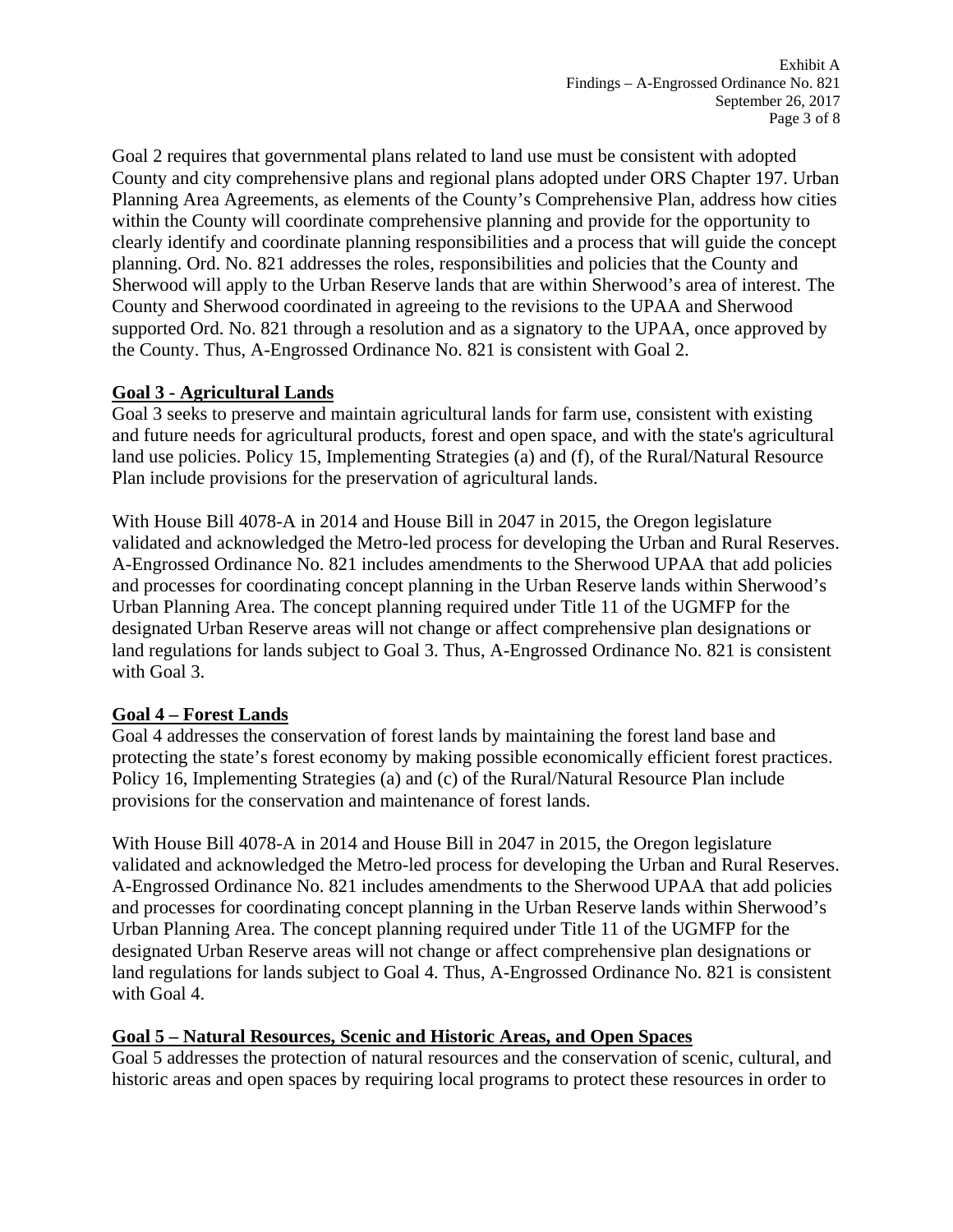promote a healthy environment and natural landscape that contributes to Oregon's livability for present and future generations.

In addition, OAR 660-023-0250 requires application of current Goal 5 provisions to postacknowledgment plan amendments (PAPAs) when the PAPA (1) creates or amends a resource list or a portion of an acknowledged plan or land use regulation that protects a significant Goal 5 resource, or (2) allows new uses that could be conflicting uses with a particular Goal 5 site.

Policies 10, 11 and 12 of the CFP, Policies 7, 9, 10, 11, 12 and 13 of the Rural/Natural Resource Plan, and various sections of the Community Plans and the CDC include provisions for the protection of Goal 5 resources.

Regulatory protection of the County's existing Goal 5 Resources will not change as a result of the amendments in this ordinance and will remain until annexation by the city occurs.

Drainage Hazard Areas and 100-year floodplains are located within the area subject to A-Engrossed Ordinance No 821; however, this ordinance does not amend any provisions of the CDC or Plan policies or strategies relating to Goal 5.

A-Engrossed Ordinance No. 821 does not allow any new uses in any affected land use district within the Sherwood Planning Area and therefore will not conflict with acknowledged Goal 5 resources.

## **Goal 10 - Housing**

Goal 10 requires the provision of housing, including adequate numbers of units within a range of prices, types and densities that provide realistic options to meet citizen needs. Policies 21, 22, 23 and 24 of the CFP, and Policies 19 and 25 of the Rural/Natural Resource Plan address the provision of housing in the urban and rural areas of the county. The CDC contributes to the provision of adequate housing by establishing standards that facilitate development in an orderly and efficient fashion.

A-Engrossed Ordinance No. 821 does not amend the applicable Plan policies related to housing, Plan designations, or housing density standards. The amendment to the UPAA includes adding policies and processes for coordinating concept planning in the Urban Reserves within Sherwood's area of interest and minor changes to the process for comprehensive planning in the Urban Planning Area and therefore does not conflict with Goal 10.

## **Goal 11 - Public Facilities and Services**

Goal 11 requires a plan for the orderly and efficient arrangement of public facilities and services to serve as a framework for urban and rural development. Policies 15, 25, 26, 27, 28, 29, 30 and 31 of the CFP, and Policy 22 of the Rural/Natural Resource Plan address the provision of public facilities and services in the urban and rural areas of unincorporated Washington County. The CDC requires that adequate public facilities and services be available for new development.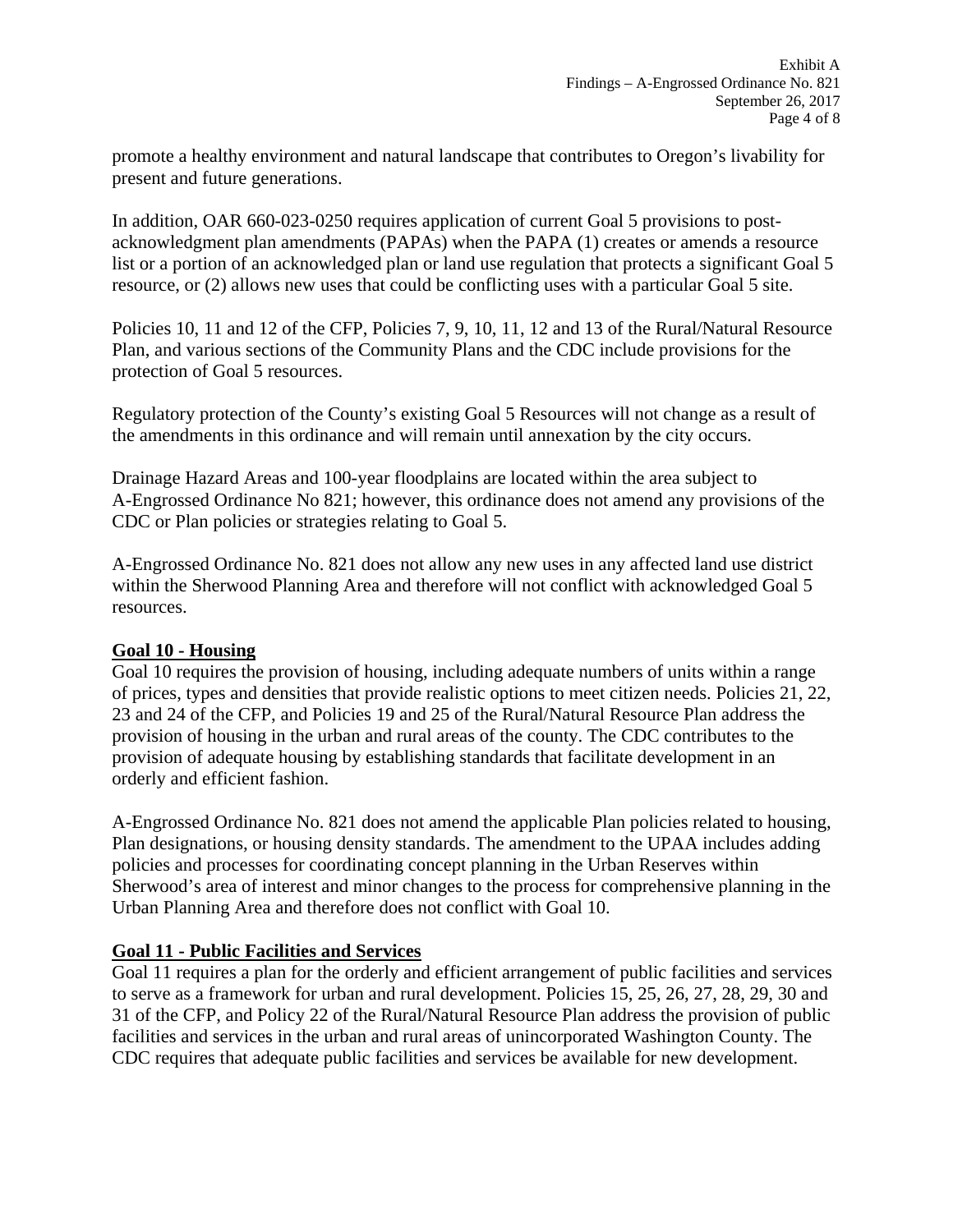Plan compliance with Goal 11 is maintained with the amendments made to A-Engrossed Ordinance No. 821. The amendments are consistent with the County's acknowledged policies and strategies for the provision of public facilities and services as required by Goal 11. The amendments identify that the city is responsible, in coordination with the County for developing concept plans in the unincorporated areas within Sherwood's Urban Planning Area. The UPAA includes policies and processes for coordinating concept and comprehensive planning in order to preliminarily identify the likely providers of urban services, as defined in ORS 195.065(4), when the area urbanizes. A-Engrossed Ordinance No. 821 is consistent with Goal 11.

## **Goal 12 - Transportation**

Goal 12 requires the provision and encouragement of a safe, convenient, multi-modal, and economic transportation system. Policy 32 of the CFP, Policy 23 of the Rural/Natural Resource Plan, and in particular the Washington County Transportation System Plan (TSP) describe the transportation system necessary to accommodate the transportation needs of Washington County. Implementing measures are contained in the TSP, Community Plans, and the CDC.

A-Engrossed Ordinance No. 821 does not amend the TSP, nor does it include any transportationrelated amendments to the Community Plans or the CDC.

The amendments are consistent with the County's acknowledged policies and strategies for the provision of transportation facilities and services as required by Goal 12 (the Transportation Planning Rule or TPR, implemented via OAR Chapter 660, Division 12).

The amendments in A-Engrossed Ordinance No. 821 do not significantly affect the transportation system as described by the criteria in OAR 660-012-0060. The amendments in A-Engrossed Ordinance No. 821 do not change the functional classification of an existing or planned transportation facility; change standards implementing a functional classification system; result in types or levels of travel or access that are inconsistent with the adopted functional classification system designated by the acknowledged TSP for any existing or planned transportation facility; or degrade the performance of any existing or planned transportation facility. The amendments in A-Engrossed Ordinance No. 821 make no amendments to the Transportation System Plan and require additional transportation analysis before changes would be considered. Therefore, the amendments found in A-Engrossed Ordinance No. 821 are consistent with the TPR.

## **Goal 14 - Urbanization**

Goal 14 requires provisions for the orderly and efficient transition from rural to urban land use, to accommodate urban population and urban employment inside urban growth boundaries, to ensure efficient use of land, and to provide for livable communities. Policies 13, 14, 16, 17, 18, 19, 41 and 42 of the CFP address urbanization within the UGB. The CDC implements the urbanization policies by establishing standards to promote appropriate urban development. The Community Plans implement the urbanization policies by designating sufficient land for appropriate development.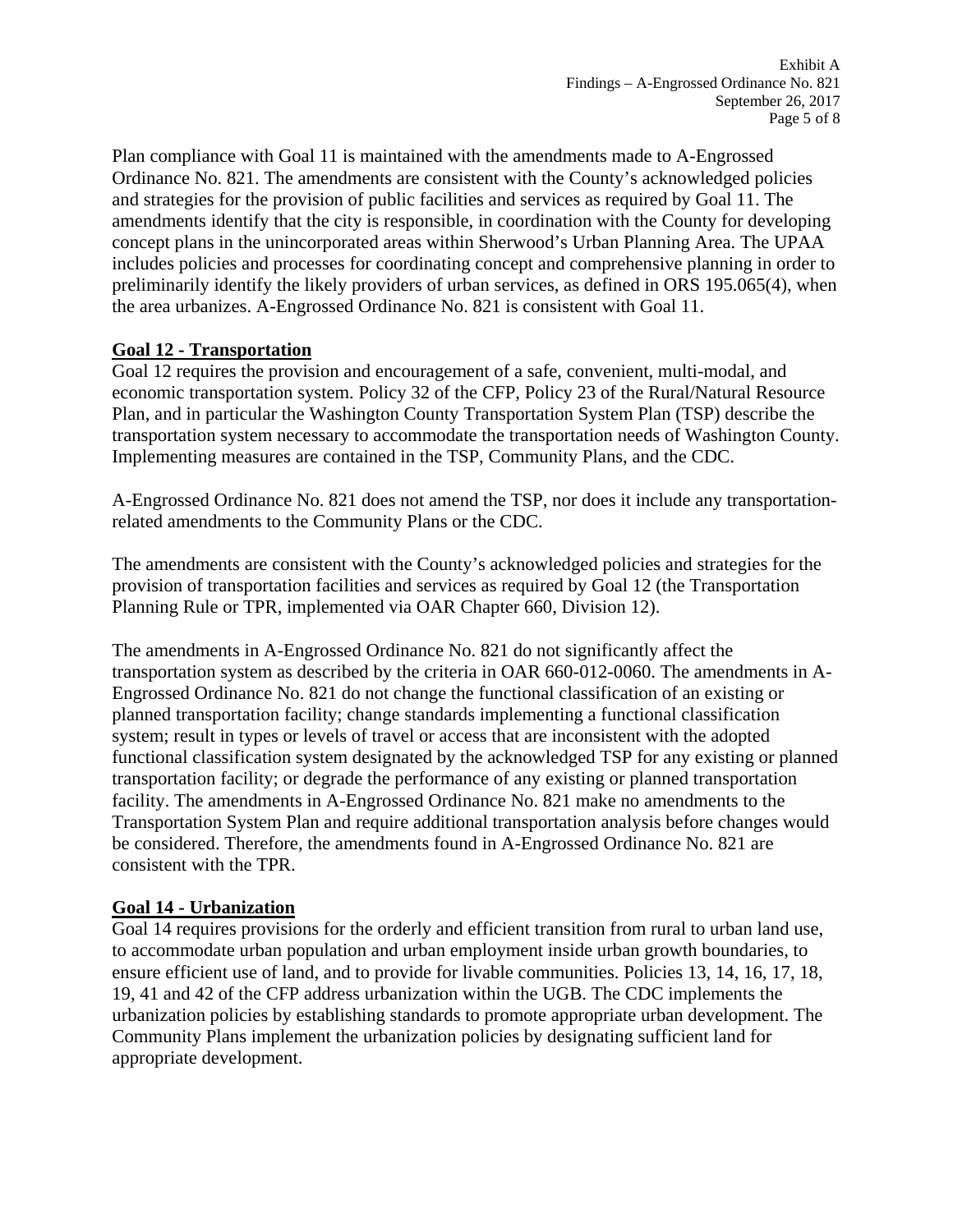The UGB was last expanded in 2004 to include lands surrounding Sherwood. The expansion was subsequently acknowledged by the Land Conservation and Development Commission. The County relies on the findings acknowledged by LCDC to demonstrate compliance with Goal 14.

A-Engrossed Ordinance No. 821 does not add any land to the UGB or urbanize any land. The UPAA with Sherwood provides a process, policies and requirements for coordinating concept planning in the designated Urban Reserve Area in order to provide for the orderly and efficient transition from rural to urban land uses. Goal 14 will apply to future decisions to add Urban Reserve lands to the UGB or when lands are annexed in the city's Urban Planning Area as identified in Exhibit A, the Sherwood Urban Planning Area map. A-Engrossed Ordinance No. 821 is consistent with Goal 14.

# **Part 3: URBAN GROWTH MANAGEMENT FUNCTIONAL PLAN FINDINGS**

Section 3.07.810 of Title 8 of Metro's Urban Growth Management Functional Plan (UGMFP) requires that County comprehensive plan changes be consistent with the UGMFP. The following A-Engrossed Ordinance No. 821 findings have been prepared to address Title(s) 1, 4, 8, 11 and 14 of the UGMFP.

## **Title 1 - Housing Capacity**

Title 1 requires a city or county to maintain or increase its housing capacity (except as provided in Section 3.07.120) per the Regional Framework Plan which calls for a compact urban form and a "fair share" approach to meeting housing needs.

A-Engrossed Ordinance No. 821 amends the Washington County – Sherwood Urban Planning Area Agreement (UPAA), which does not directly address housing capacity or housing need. The UPAA provides an opportunity for Sherwood, along with the County to coordinate planning efforts and develop comprehensive plans that will meet Sherwood's future housing needs and support Title 1 requirements.

## **Title 4 – Industrial and Other Employment Areas**

Title 4 seeks to provide and protect a supply of sites for employment by limiting the types and scale of non-industrial uses in Regionally Significant Industrial Areas (RSIAs), Industrial and Employment Areas. Title 4 also seeks to provide the benefits of "clustering" to those industries that operate more productively and efficiently in proximity to one another than in dispersed locations. Title 4 further seeks to protect the capacity and efficiency of the region's transportation system for the movement of goods and services and to encourage the location of other types of employment in Centers, Corridors, Main Streets and Station Communities.

A-Engrossed Ordinance No. 821 does not directly provide and protect a supply of sites for employment by limiting the types and scale of non-industrial uses in RSIAs, Industrial and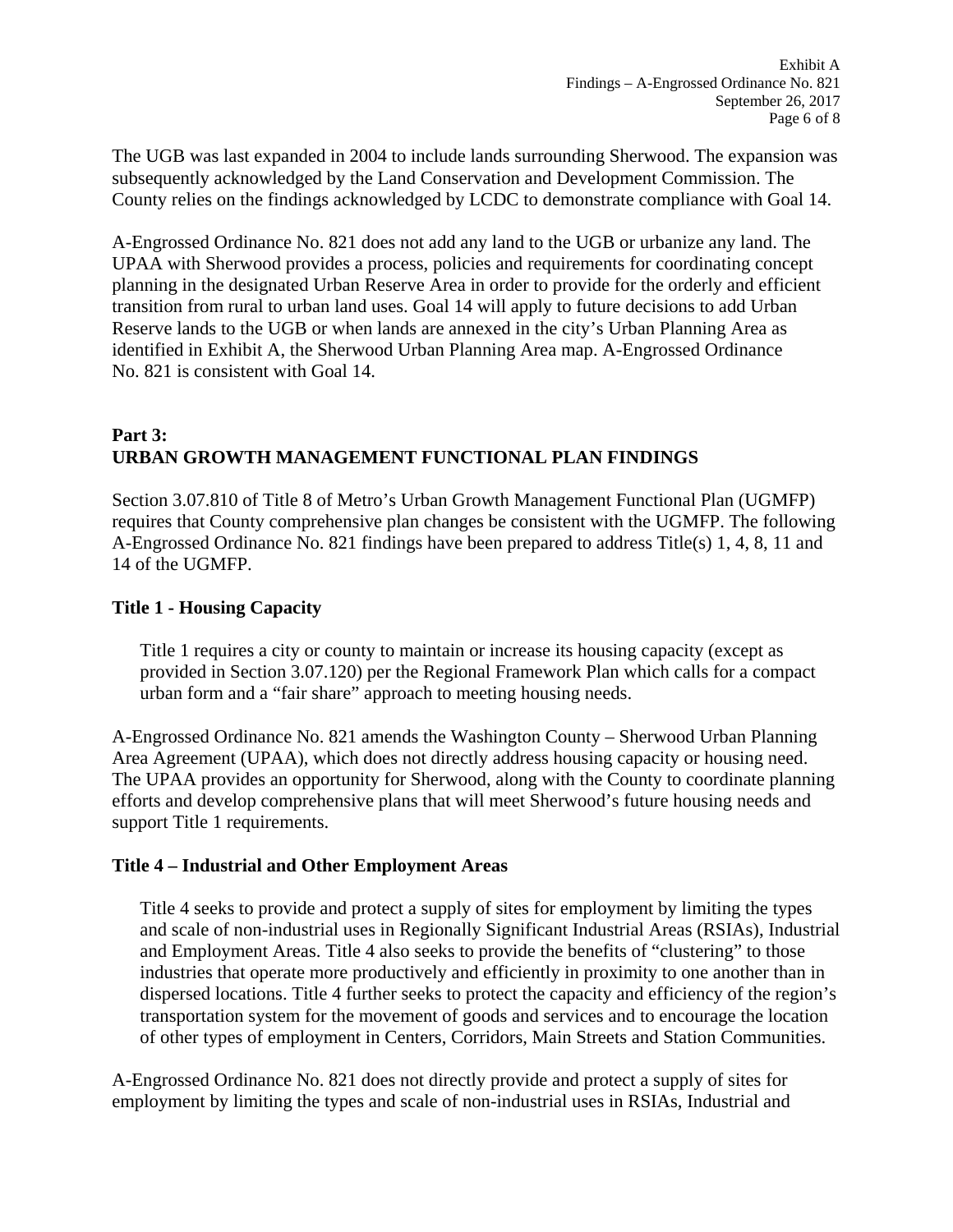Employment Areas. However, a portion of the un-annexed areas identified in Sherwood's Urban Planning Area are designated as Employment and Industrial Lands on Metro's 2040 Growth Concept Plan. These Employment and Industrial Lands are designated as an Area of Special Concern (ASC 4) in Policy 41 of the County's Comprehensive Framework Plan for the Urban Area. As an ASC 4, Policy 41 provides restrictions on subdividing or partitioning as well as limiting certain land uses such as day care facilities, cemeteries, religious institutions and schools. A-Engrossed Ordinance No. 821 includes minor amendments to the processes and policies for coordinating comprehensive planning in the Urban Planning Area that are compatible with Title 4 protections of these areas.

## **Title 8 - Compliance Procedures**

Title 8 sets forth Metro's procedures for determining compliance with the UGMFP. Included in this title are steps local jurisdictions must take to ensure that Metro has the opportunity to review amendments to comprehensive plans. Title 8 requires jurisdictions to submit notice to Metro at least 35 days prior to the first evidentiary hearing for a proposed amendment to a comprehensive plan.

Consistent with Title 8, a copy of proposed Ordinance No. 821 was mailed to Metro on May 31, 2017, 35 days prior to the first evidentiary hearing. Metro provided no comments on this ordinance.

## **Title 11 - Planning For New Urban Areas**

Title 11 guides planning of Urban Reserves and areas added to the UGB for conversion from rural to urban use. Title 11 includes requirements that the development of areas added to the UGB implement the Regional Framework Plan and the 2040 Growth Concept.

In 2015, the Oregon legislature validated and acknowledged the Metro-led process for developing Urban and Rural Reserve land designations for the region, including approximately 1900 acres of Urban Reserve land within the unincorporated areas surrounding Sherwood. Title 11 identifies the planning responsibilities and guiding policies and requirements for the Urban Reserve areas as they transition from rural to urban uses.

The County has an interest in assuring that the planning for the unincorporated area meets the expectations for road funding, access management, any potential jurisdictional transfer of roadways and appropriate serviceability to the area in compliance with Title 11. Thus, the 2017 UPAA amendment provides the opportunity to clearly identify and coordinate planning responsibilities and a process that will guide the concept planning expectations for the Urban Reserve Area in a timely manner including specific provisions in the UPAA that address Title 11 requirements directly.